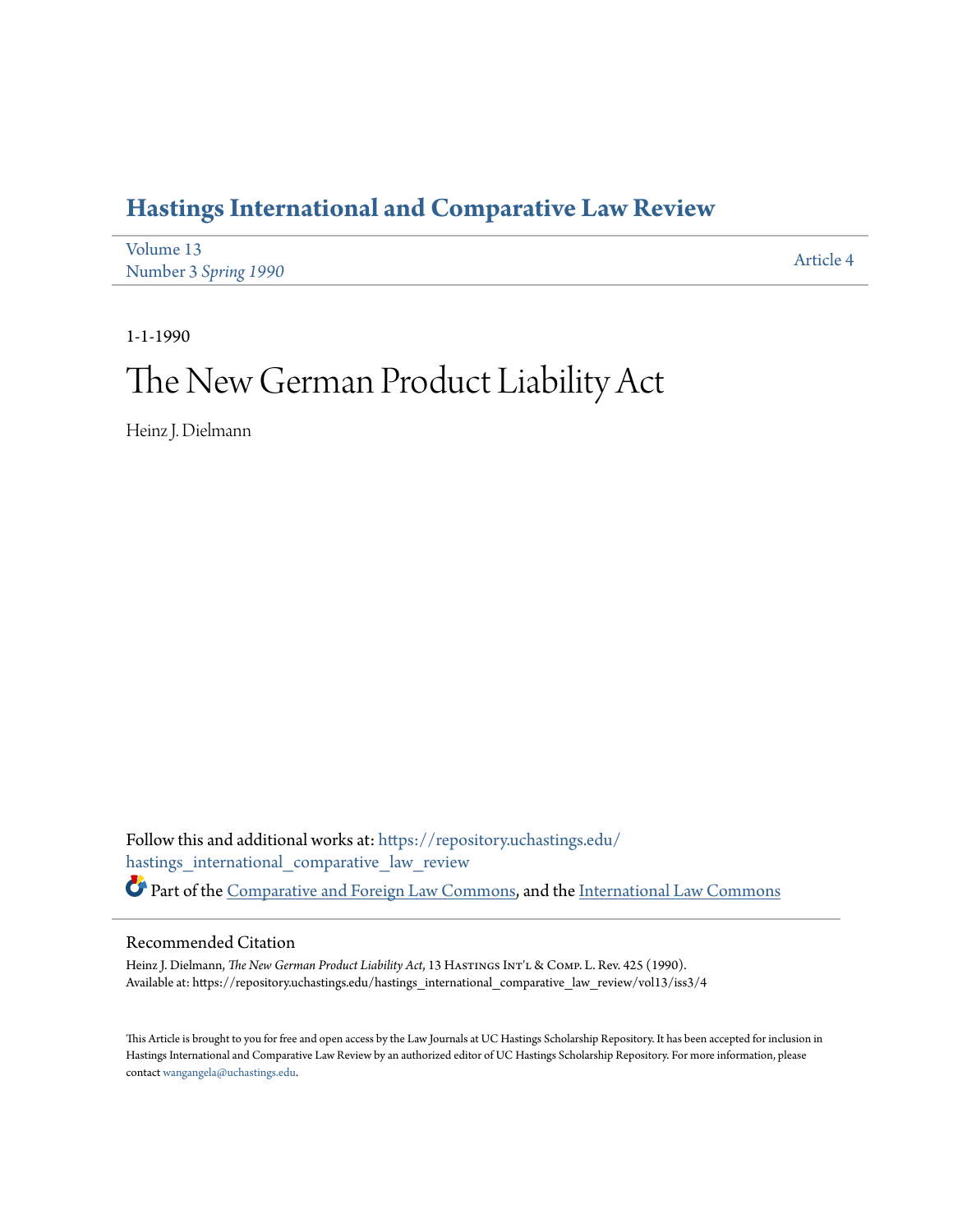## **The New German Product Liability Act**

*By* **HEINZ J.** DIELMANN\*

#### **I. INTRODUCTION**

On July 25, 1985, the Council of the European Community adopted the Council Directive on the Approximation of Laws, Regulations and Administrative Provisions of the Member States Concerning Liability for Defective Products (Directive).<sup>1</sup> The Directive seeks to reconcile the differing consumer protections against defective products among the Member States of the European Community (EC). Additionally, the Directive acts to improve free trade within the **EC.**

To implement the Directive, the West German Federal Parliament (the Bundestag) passed the Act Concerning Liability for Defective Products (Act) on December 15, 1989.<sup>2</sup> In accordance with the Directive requirements the new Act provides that:

<sup>\*</sup> Dr. jur., Dr. rer. pol. Dr. Heinz **J.** Dielmann is a partner in the law firm of Kiskalt, Dielmann, Schonberger in Frankfurt, West Germany.

**<sup>1. 28</sup> O.J. EUR. COMM. (No. L** 210) **29** (1985) [hereinafter Directive]. For other background information, see generally Dielmann, *The European Economic Community's Council Directive on Product Liability,* 20 **INT'L** LAw. 1391, 1391 (1986); H. **KULLMANN &** B. **PFIS-TER, PRODUZENTENHAFrUNG,** Kza. 3600 (1980); 1 **J. SCHMIDT-SALZER, KOMMENTAR: EG-RICHTLINIE PRODUKTHAFTUNG** (1986); Briiggemeier & Reich, *Die EG-Produkthaftungs-Richtlinie 1985 und ihr Verhdltnis zur Produzentenhaftung nach § 823 Ab& 1 BGB,* WERTPAPIER **MITrEILUNGEN** [WM], Feb. **8,** 1986, at 146; Buchner, *Neuorientierung des* Produkthaftungsrechtes? Auswirkungen der EG-Richtlinie auf das deutche Recht, DER BE-**TRIEB** [DB], Jan. 8, **1988,** at 32; Koster, *Supreme Court Decision in Halcion: Anticipation of the EEC Directive on Product Liability,* **17 INT'L Bus. LAW.** 390 (1989); Lorenz, *Europdische Rechtsangleichung auf dem Gebiet der Produzentenhaftung: zur Richtlinie des Rates der Europdischen Gemeinschaften,* in 151 **ZEITSCHRIFT FOR DAS GESAMTE HANDELSRECHT UND** WIRTSCHAFTSRECHT 1 (1987); Sack, *Das VerhdItnis der Produkthaftungsrichtlinie der EG zum nationalen Produkthaftungsrecht,* **VERSICHERUNGSRECHT** [VERSR], May **1,** 1988, at 439; Schmidt-Rantsch, *Die Umsetzung der Produkthaftrichtlinie des Rats der EG vom 27.Z 1985,* **ZEIrsCHRIFr FOR RECHTSPOLITIK** 437 (1987 Heft 12); Schmidt-Salzer, *EG-Richtlinie Produkthaftung: Der Entwurffir das deutsche Transformationgesetz (ProdHaftG),* **BETRIEBS BERATER** [BB], July **30, 1987,** at 1404.

<sup>2.</sup> Gesetz über die Haftung für fehlerhafte Producte (Produkthaftungsgesetz-ProdHaftG), **1989** Bundesgesetzblatt **[BGBI] 12198** [hereinafter Act]. For commentary on the drafting of the Act, see Produkthaftungsgesetz [ProdHaftG] §§ 1-19 in BÜRGERLICHES **GESETZBUCH** [BGB] (2452-63 Palandt ed. 1990); H. **DIELMANN, C.** MIKOSCH, T. **MURPHY,** K. KuNTz, **&** M. VELTINS, **DAS NEUE RECHT** DER **PRODUKTHAFTUNG (to** be published Apr. **1990).**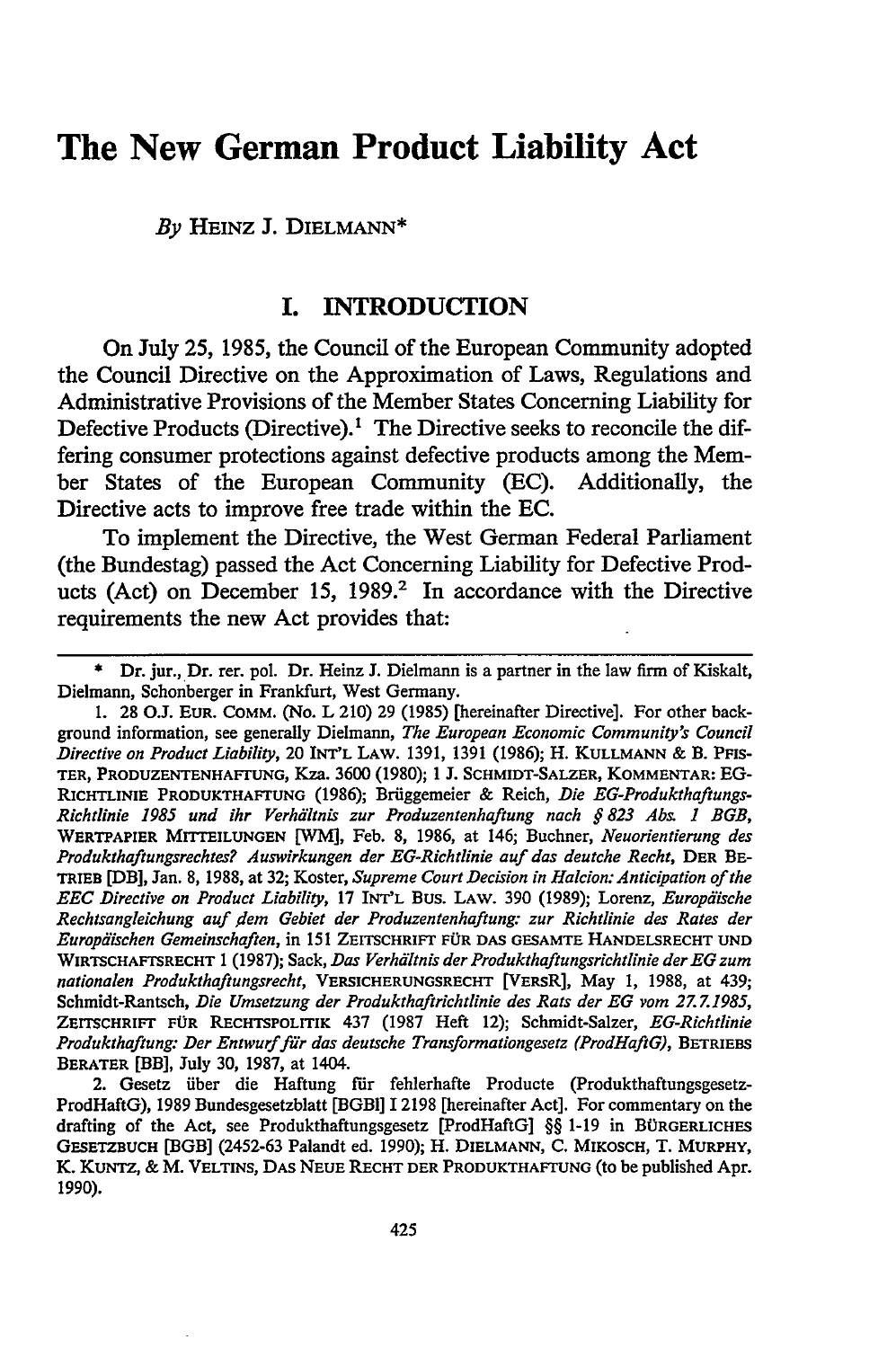(1) Within the specific areas covered by the Act, product liability shall be no-fault (strict) liability;

(2) In addition to the actual manufacturer of the product, any party that holds itself out as the manufacturer, as well as the importer and the supplier of the product, will be held liable for damages;

(3) Compensation must be paid for personal injuries and for damage to private property.

Parties to a contract may not opt out of the Act. Case law in the area of fault liability will supplement the Act. Tort liability, based on the principle of fault liability, and governed by section 823 of the German Civil Code, is not repealed by the Act. The principles of fault liability will remain in effect for areas not governed by the Act, particularly the right to compensation for non-monetary damages, which is not covered by the Act.

#### **II. SCOPE** OF **THE** PRODUCT LIABILITY ACT

Section 1 governs the scope of the Act.<sup>3</sup> This section provides that a manufacturer will be held liable for damages due to a product defect in which a person suffers death, bodily injury or property damage. In contrast to prior law, liability does not arise from an act or omission by the manufacturer, but rather from the existence of a defect in the product.

The manufacturer will be held liable for property damage only for objects other than the product itself.4 Additionally, the object must have been intended for personal use or consumption and must have been primarily used in the intended manner by the injured party.<sup>5</sup> The determination of whether the damaged object was one intended for personal use or consumption can be difficult. If it is determined that the purpose or actual use of the object was not personal, fault liability under the general provisions of the German Civil Code may apply.'

The Act defines "product" as any movable object, regardless of the means of manufacture or whether the product has been installed into another object of movable or real property.<sup>7</sup> Water, gas and electricity are also products within the meaning of the Act. Exceptions to the Act include natural products of agriculture, (products of animal husbandry, bee-keeping, fishing and products of the soil) which have not undergone

- *6. Id.*
- *7. Id.§2.*

<sup>3.</sup> Act, *supra* note 2, § 1.

<sup>4.</sup> *Id.* § 1(1).

*<sup>5.</sup> Id.*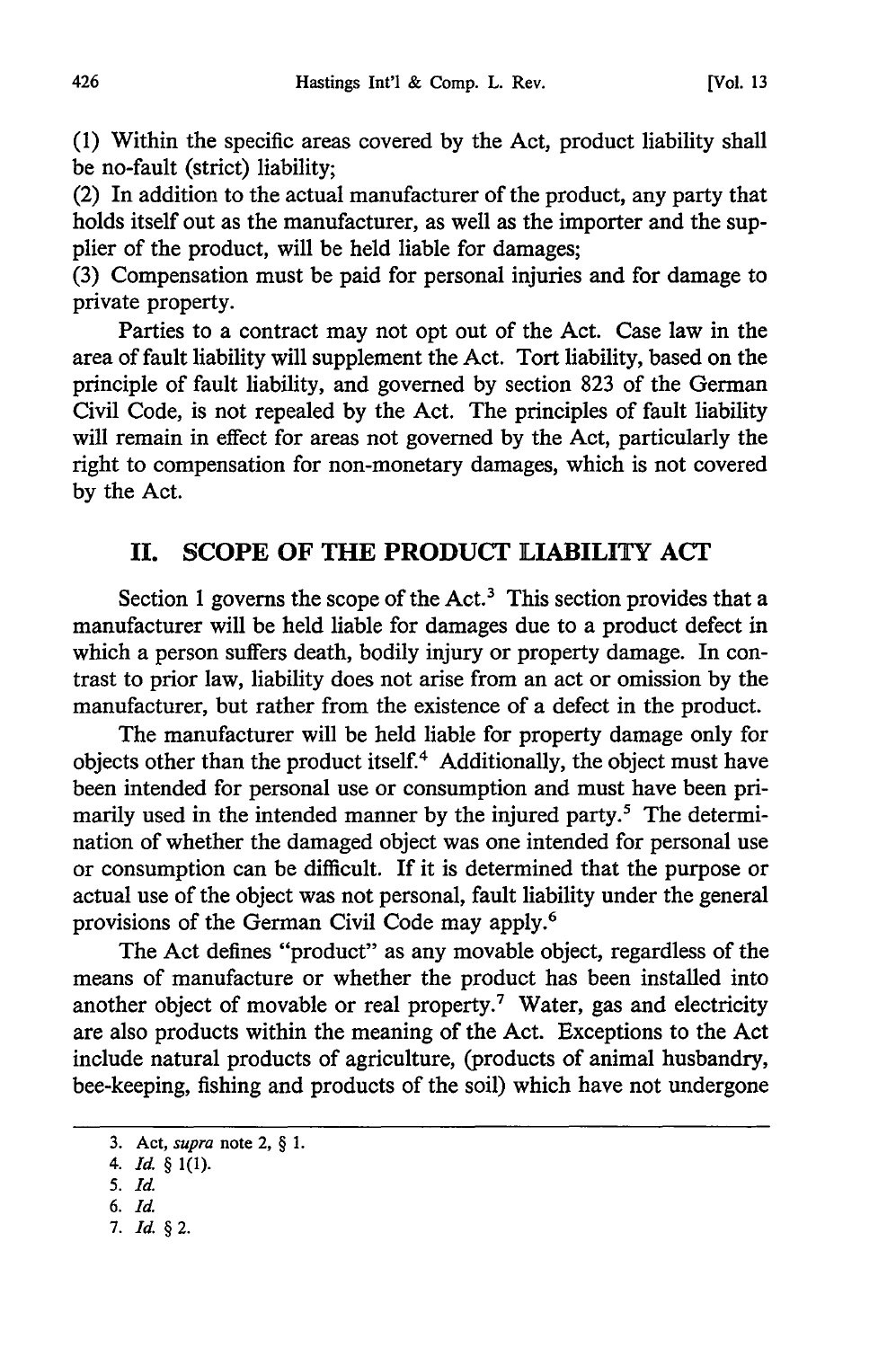initial processing. This exception also includes products of hunting.<sup>8</sup>

The Act does not apply to products placed on the market prior to January, 1990, the effective date of the Act.<sup>9</sup> Those products remain subject to the provisions of the German Civil Code dealing with fault liability for torts. Thus, the Act is not a sudden leap into a new liability dimension, but instead is designed to gradually bring about increased manufacturer liability.

#### **IIM. THE DEFINITION OF DEFECT**

**A** defect in a product on the market serves as the basis of the new product liability. Under section 3 of the Act, a product is defective when, taking into consideration all circumstances, it does not provide the level of safety which can justifiably be expected. Some specific but nonexclusive circumstances listed under section 3 for consideration are the presentation of the product, the use which can reasonably be expected of the product, and the time when the product was placed on the market.<sup>10</sup> The justifiable expectations of the general public, rather than the individual expectations of a specific consumer, control.<sup>11</sup>

The presentation of the product includes all activities which introduce the product to the general public. The primary means of presentation are the description of the product on its packaging, its instructions for use, and the product advertising.<sup>12</sup> Product presentation can greatly influence consumer expectations regarding safety. Thus, if safety aspects are highly emphasized while negative characteristics of the product are not mentioned, and if the product does not meet the resulting high safety expectations, the product may be determined to be defective under section **3.13**

The reasonably expected use of the product refers to the use of the product for its intended purpose. The safety expectations of a product are not restricted to this use, but extend to any common or foreseeable misuse of the product as well. However, reasonable expectations of safety cannot be extended to an entirely improper or unreasonable use

13. *Id.*

**<sup>8.</sup>** *Id*

<sup>9.</sup> *Id.* §§ 16, 19.

<sup>10.</sup> Schubert, *BR Deutschland/EG: Verschuldenselemente in Fehlerbegriff des neuen Produkthaftungsrechts,* **PRODUKTHAFrtUNG** INI'L, Mar. 1989, at 74, 84-85.

<sup>11.</sup> *See* ProdHaftG § 3 in BGB (§ 3(b) at 2457 Palandt ed. 1990); Kort, *"Stand der Wissenschaft und Technik" im neuen deutschen und "state of the art" im amerikanischen Produkthaftungsrecht,* VERsR, Nov. 1, 1989, at 1113-15.

<sup>12.</sup> Act, *supra* note 2, § 6(1).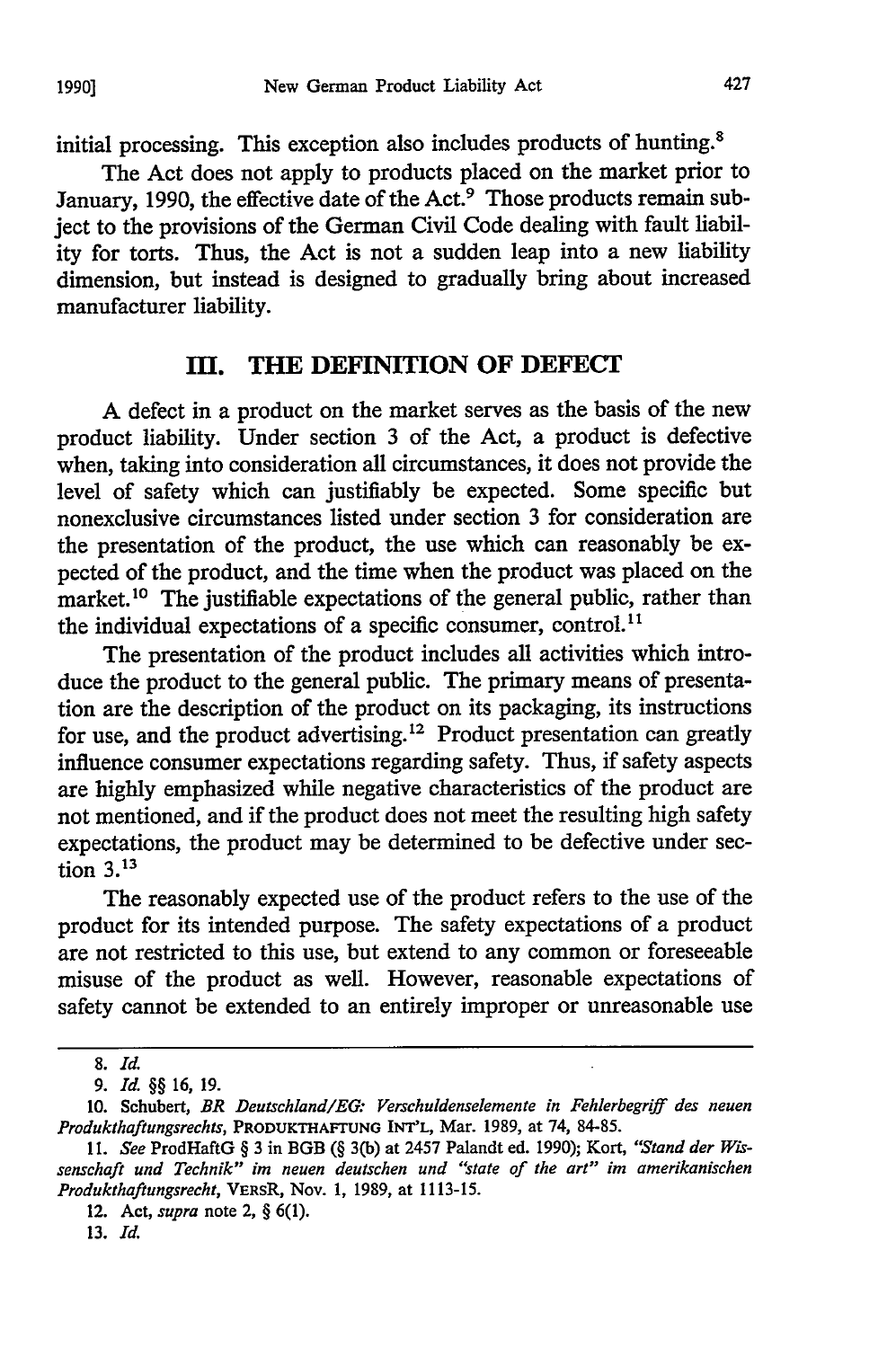under the circumstances.<sup>14</sup> In those cases, the manufacturer will not be held liable. In the case of a foreseeable misuse, section 6 of the Act provides that contributory negligence by the injured party may reduce the manufacturer's liability.15

The time when the product is placed on the market is determinative for the purpose of setting safety standards.<sup>16</sup> If the reasonable level of safety which can be expected from the product increases after the product's manufacturing, but before placing it on the market, the failure of the product to meet the higher safety standards constitutes a defect within the meaning of the law. However, if the reasonable safety expectations increase after the product has been placed on the market the product will not be required to meet this higher standard. Similarly, a product is not deemed to be defective merely because an improved product later appears on the market. **17**

In addition to the circumstances listed in section 3 of the Act, the determination of the justifiable safety expectations can depend on other factors, such as the nature of the product.<sup>18</sup> Thus, the side effects of some products such as tobacco products or alcohol are known and accepted by society. Safety expectations might also depend on the price of the product. A person who buys a low-priced product can expect it to be safe under normal circumstances, but he cannot necessarily expect it to meet the same safety standards as a product in the highest price category. For example, one may expect the brakes on a less expensive automobile to function properly. However, one cannot reasonably require the additional level of safety resulting from higher-priced features such as antilock brakes and air bags. Of course, justifiable safety expectations are not static, but are subject to constant change. Innovations in science and technology which initially benefit only products of the highest quality may eventually become standard features, so that a later product not meeting this higher standard would then be considered defective.

Under some circumstances, compliance with the prescribed standards will exclude any further liability by the manufacturer.<sup>19</sup> In other cases, compliance with technical standards and norms, such as DIN,

- 18. *See* ProdHaftG § 3 in BGB (§ 3(c) at 2457 Palandt ed. 1990).
- 19. Act, *supra* note 2, § 1(2)(4).

<sup>14.</sup> *See* Judgment of July 7, 1981, Bundesgerichtshof [BGH] (Federal Supreme Court), W. Ger., 34 **NEUE** JURISTISCHE WOCHENSCHRIFT **[NJW]** 2514 (1981 Heft 46) (glue-sniffing considered to be unusual and unreasonable misuse).

<sup>15.</sup> Act, *supra* note 2, § 6(1).

**<sup>16.</sup>** *Id.* § 3(l)(c).

<sup>17.</sup> *Id.* § 3(2).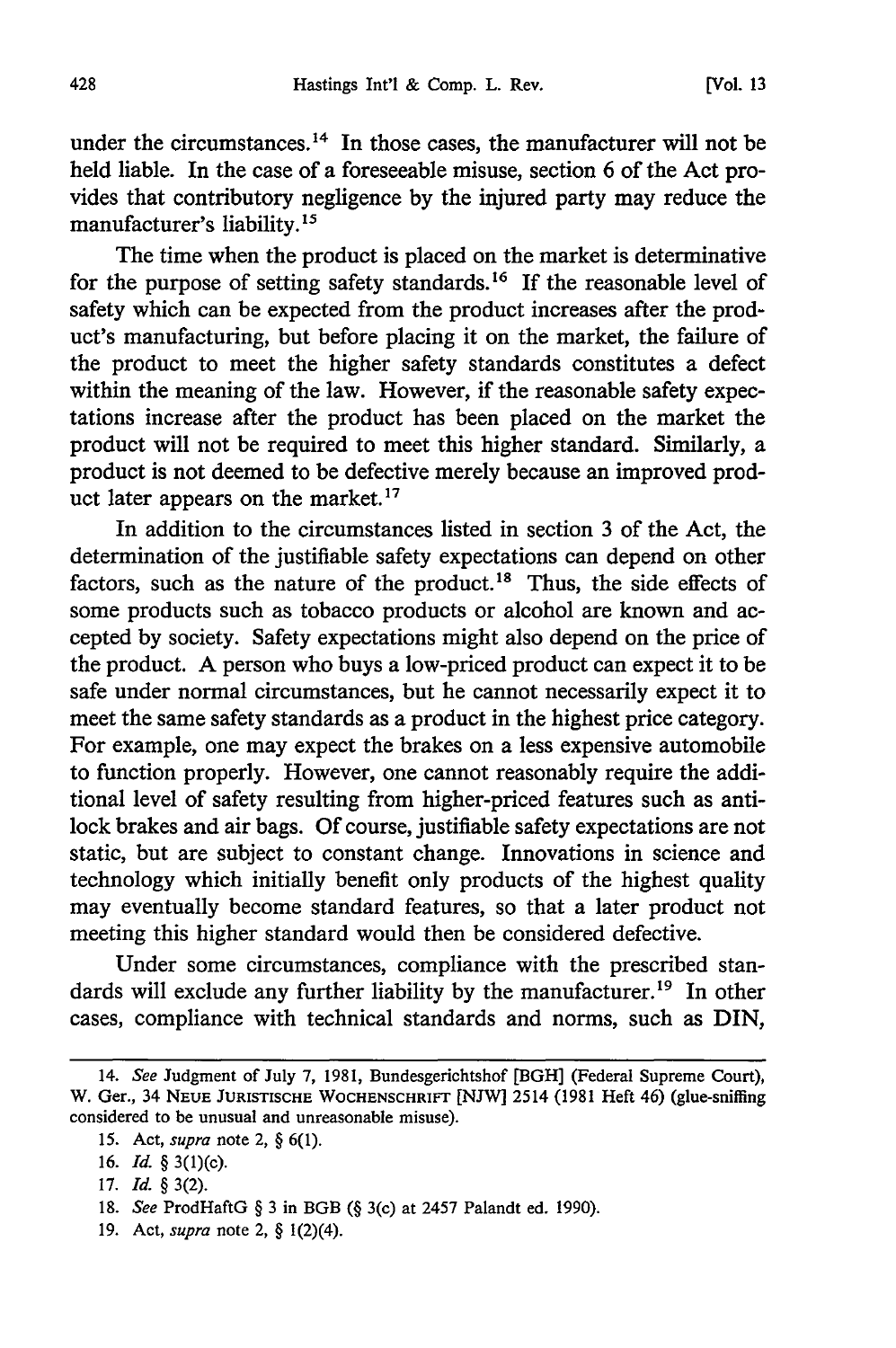VDE, or DVGW norms<sup>20</sup> can be significant in the determination of reasonable safety expectations. Compliance with such norms in the manufacture of a product does not necessarily mean that the product is not defective.<sup>21</sup> However, compliance will create the presumption that the product in question meets reasonable safety standards.

Case law on product liability generally distinguishes between design, manufacture, and instruction defects.<sup>22</sup> In addition, there may be a duty to test and observe products.

The design or development defect results from a violation of the manufacturer's duty to design and adequately test products during the development phase to ensure that they can be used without danger.<sup>23</sup> Under the prior fault-based product liability law, the manufacturer was liable only when intent or negligence could be proven.<sup>24</sup> Under the new law, the manufacturer will not be held liable if the defect could not have been detected at the time the product was placed on the market, based on the available knowledge of science and technology at that time. The term "knowledge" encompasses objective, general, expert knowlege, not only the limited subjective knowledge of the individual manufacturer. Thus, the manufacturer will escape liability only if the defect was not detectable in light of all the relevant knowledge available at the time.

It should be pointed out in this context that article 15 of the Directive provides an option whereby the Member States can extend strict liability to cover undetectable defects. The new product liability laws in Luxembourg and Norway provide this extended liability for development risks. The trend in the countries with Francophone populations tends in this direction as well. Present drafts of product liability statutes in Finland and Sweden also include liability for development risks. In 1995 the EC Commission will present a report on liability for development risks,

<sup>20.</sup> These are semi-official standards which are usually set by trade associations. The letters DIN stand for Deutsche Industrie Normen (German Industry Norms), **VDE** means Verband Deutscher Electrotechniker (Association of German Electricians), and DVGW means Deutscher Verband des Gas- und Wasserfaches (German Association of Gas and Water Industries).

<sup>21.</sup> *See* Judgment of Oct. 7, 1986, BGH, 40 NJW 372 (1987 Heft 7) (failure to warn against risk of inflammation linked to zinc spray; the court found it irrelevant that under technical standards the requirements with regard to duty to warn were even lower than the actual instructions given by the manufacturer).

<sup>22.</sup> BGB § 823 (§§ 293-297 at 1603-04 Miinchener Kommentar 1986).

<sup>23.</sup> Judgment of Mar. 17, 1981, BGH, 80 Bundesgerichtshof in Zivilsachen [BGHZ] 186, 199 (pesticide); Judgment of Nov. 24, 1976, BGH, 67 BGHZ 359 (electrical devices); Judgment of Mar. 10, 1970, BGH, VERsR, May 20, 1970, at 469.

<sup>24.</sup> *See* BGB § 832(l), *reprinted in* THE **GERMAN** CIVIL **CODE** 136 (I. Forrester, **S.** Goren, & H. Ilgen trans. 1975).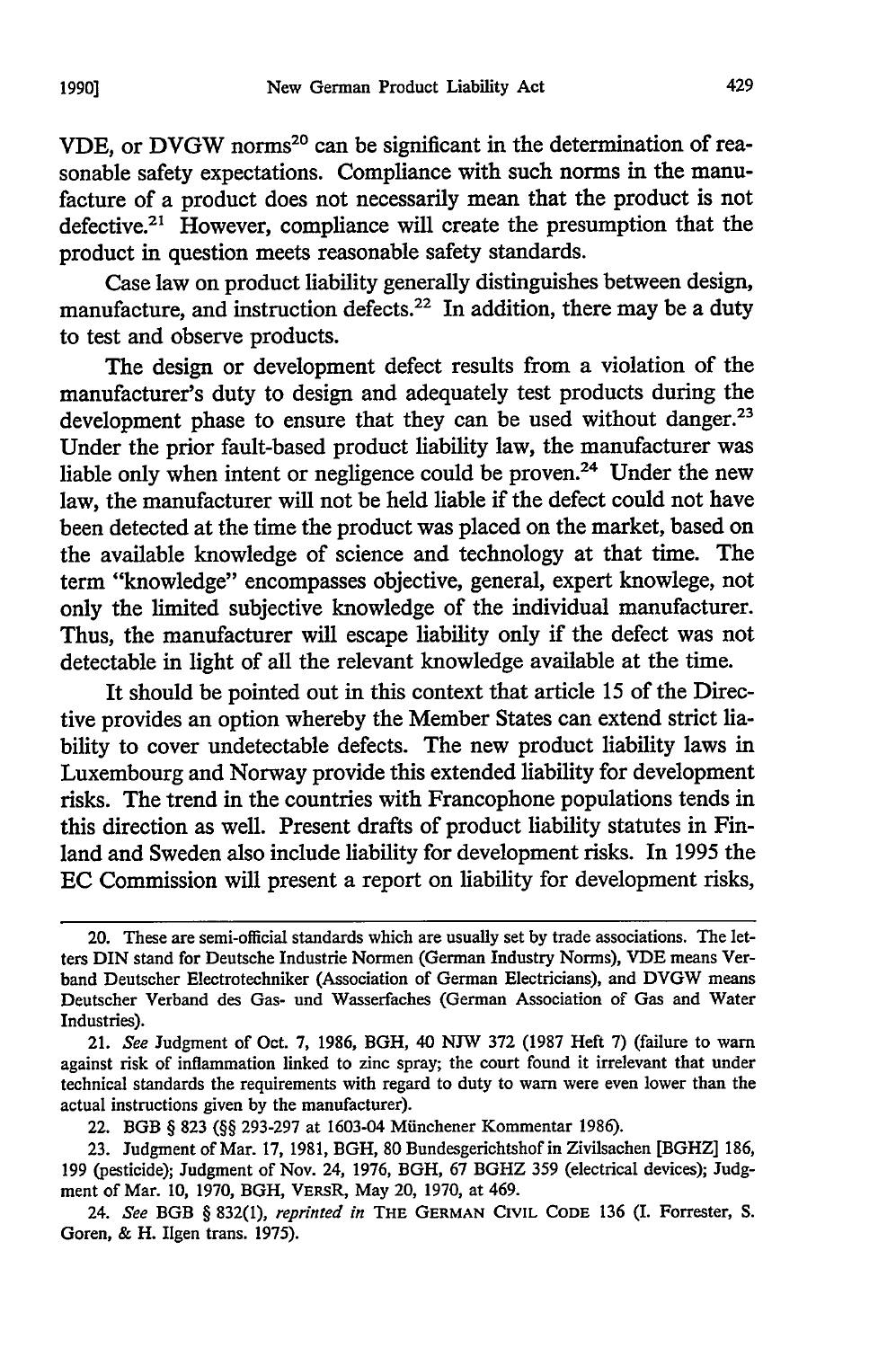at which time it may call for the extension of liability for undetectable defects.

A production defect is one that arises in the manufacture of the product and is not discovered by quality control procedures.<sup>25</sup> Under prior tort law it was possible for the manufacturer to avoid liability if under strict standards of proof he could show that the defect was an escapee, i.e., was caused by an unavoidable failure in the manufacturing process or by an employee. 26 This exception is no longer available to the manufacturer under the new law; the manufacturer's liability is now unrestricted.

Case law imposes a duty of product observation.27 This duty requires the manufacturer to observe the use of his products by consumers. Under certain circumstances, the manufacturer may be required to warn product users about the risks of defective products or to recall products from the market. The Act does not govern the product observation duty,<sup>28</sup> leaving intact the duties to observe, warn and recall which developed in German case law and legal literature.

Instruction defects (failure to warn) consist of deficiencies in the instructions for use of the product, particularly insufficient warning of potential dangers.29 Such instruction defects also serve as a basis for strict liability.

#### **IV. DEFENSES AGAINST LIABILITY**

Section **1** of the Act lists a number of defenses against liability. In addition to the abovementioned defense of developing defects under section 1, the manufacturer will not be held liable if he did not place the product on the market; if at the time the product was put on the market, it was not defective; if the manufacturer did not produce or market the product for sale or for any other form of distribution with a business purpose; or if the defect resulted from compliance with compulsory legal

28. Kort, *supra* note **11,** at 1113-21.

<sup>25.</sup> Judgment of July 13, 1956, BGH, VERsR, Oct. 1, 1956, at 625 (carousel); Judgment of June 7, 1988, BGH, BB, Aug. 30, 1988, at 1624 (exploding soft drink bottles).

<sup>26.</sup> Judgment of Nov. 26, 1968, BGH, 51 BGHZ 91 (chicken innoculations).

<sup>27.</sup> *See* Judgment of Mar. 17, 1981, BGH, 80 BGHZ 186, 199; Judgment of Feb. 4, 1986, BGH, DB, July 23, 1986, at 1113 (roll bar). A duty to observe can also exist regarding accessories produced by third parties if the producer of the principal object had reason to believe that the accessories were unsuitable and made the use of the principal object unsafe. *See, eg.,* Judgment of Dec. 9, 1986, BGH, WM, Feb. 7, 1987, at 176 (motorcycle handlebar accessory).

<sup>29.</sup> *See* Judgment of Oct. 7, 1986, BGH, DB, Jan. 30, 1987, at 268; Judgment of Jan. 24, 1989, BGH, VERsR, Mar. 22, 1989, at 399 (asthma spray).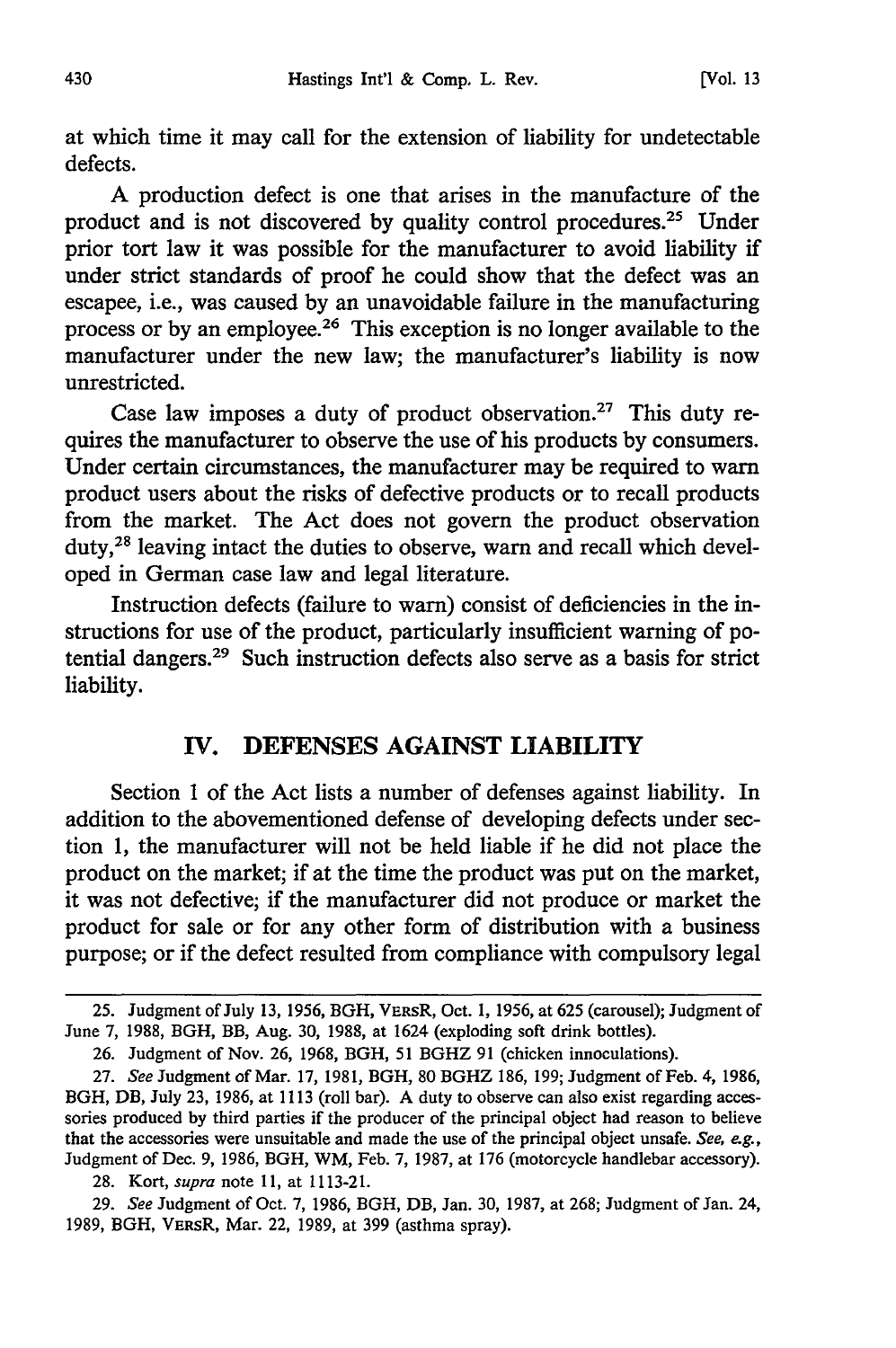provisions in effect at the time the product was put on the market.<sup>30</sup>

Under section 1, a supplier will not be held liable if the defect resulted from the design of a product in which the supplier's component was installed later. Similarly, the supplier will not be held liable if the defect resulted from instructions or orders of the manufacturer of the product.<sup>31</sup>

Contracts or agreements excluding liability are not permissible in the area of product liability. Liability to an injured party can never be excluded. In addition, liability cannot be modified by means of an agreement between the product manufacturer and the supplier to the disadvantage of the injured party.<sup>32</sup>

The manufacturer bears the burden of proof for all of these defenses.33 The plaintiff must prove both the existence of the defect and the causal connection between the defect and the injury. 34 The injured party can use the principle of prima facie proof to meet his burden of proof.<sup>35</sup>

#### V. LIABLE PARTIES

The manufacturer is the primary liable party. Section 4 defines a manufacturer as one who produces a basic material, a component part, or the final product. One who exclusively uses premanufactured parts to construct and market a final product is also considered a manufacturer.<sup>36</sup>

Any party holding itself out as a manufacturer by placing its name, its trademark or any other characteristic mark on a product is defined as a manufacturer.<sup>37</sup> This provision addresses regional and national department stores or chain stores that buy products from manufacturers and then market and sell them under their own names or trademarks.

One who produces under license is another type of manufacturer defined by section 4. Liability attaches to the licensee not only for production defects but also for design defects. The licensor, on the other hand, is not a manufacturer; however, he may be deemed a quasi-manufacturer if by use of his trademark or other characteristic mark he holds

37. *Id.*

<sup>30.</sup> Act, *supra* note 2, § 1(2)(3).

<sup>31.</sup> *Id. §* 1(3).

**<sup>32.</sup>** *Id.* § 14.

<sup>33.</sup> *Id* § 1(4).

<sup>34.</sup> *Id*

<sup>35.</sup> With regard to the shifting of the burden of proof, the producer must show he was not liable for the product defect. *See* Judgment of Nov. 26, 1968, BGH, 51 BGHZ **91;** Judgment of Mar. 17, 1981, BGH, **80** BGHZ 186.

<sup>36.</sup> Act, *supra* note 2, § 4(1).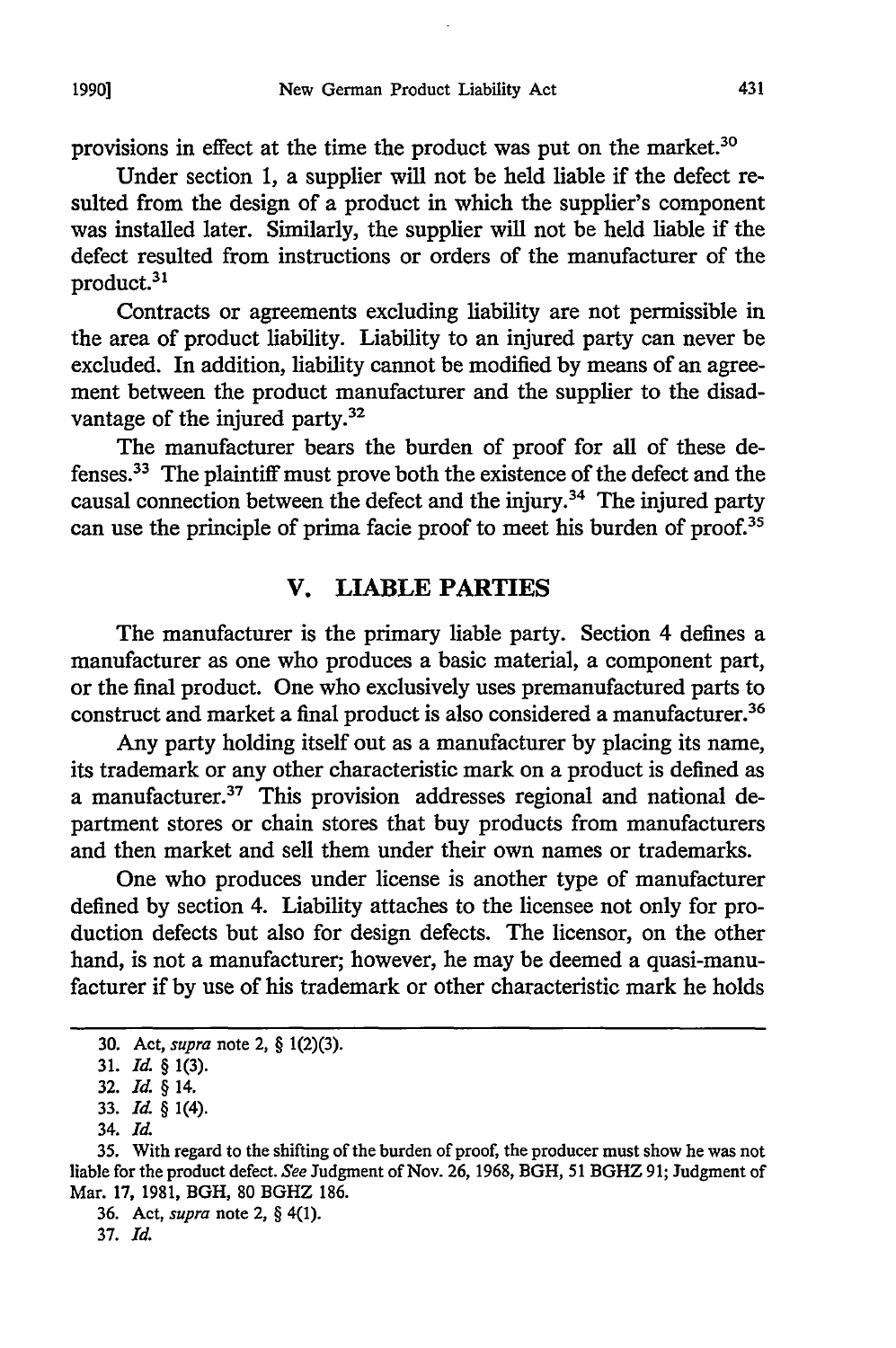himself out as a manufacturer.<sup>38</sup> This occurs most often when products are manufactured in a foreign country and are then marketed under the trademark of a domestic company. To adequately divide the risk between the licensor and the licensee, these liability risks should be considered in drafting license agreements. Release clauses and the purchase of liability insurance are the most common methods of protection. Section 5 provides that in the case of multiple manufacturers, all will be held jointly and severally liable.<sup>39</sup> This includes the case of a manufacturer and a quasi-manufacturer.

Section 4 deems a party who imports products into the EC from third countries for the purpose of sale, rental, lease, or any other form of distribution with a business purpose, a manufacturer. This provision also applies to the re-importer of products originally manufactured within the EC. The inclusion of the importer within the definition of manufacturer increases consumer protection. Without importer liability, the consumer would be forced to pursue burdensome legal remedies against a manufacturer in a non-EC country.

In general, the Act does not subject a dealer of a defective product to liability. However, section 4 contains an exception to this principle. When the identity of the primarily liable manufacturer or quasi-manufacturer cannot be determined, the distributor will be held liable as a manufacturer. The distributor can exculpate himself by providing the name of the party from whom he obtained the product to the injured party. This process will continue up a distribution chain until either the manufacturer or the importer is found. These parties will then be held liable under section 4. If the manufacturer is located, the distributor will be exculpated regardless of whether or not the injured party is able to actually obtain compensation from the manufacturer (e.g., if the manufacturer becomes insolvent).

### **VI. POTENTIAL LIABILITY**

Sections **7** through **11** of the Act govern the extent of potential liability. The manufacturer will be held liable to the injured party only for pecuniary damages and not for non monetary damages. However, non monetary damages (e.g., pain and suffering) may be compensable under general principles of tort liability that remain in effect.<sup>40</sup>

The Act compensates for personal injury essentially the same way as

<sup>38.</sup> *Id.* § 4(2).

<sup>39.</sup> *Id. § 5.*

<sup>40.</sup> *Id. §* 15(2); BGB § 823 **(§** 15(c)(ff) at 938 Palandt ed. 1990) (referring to BGB § 847).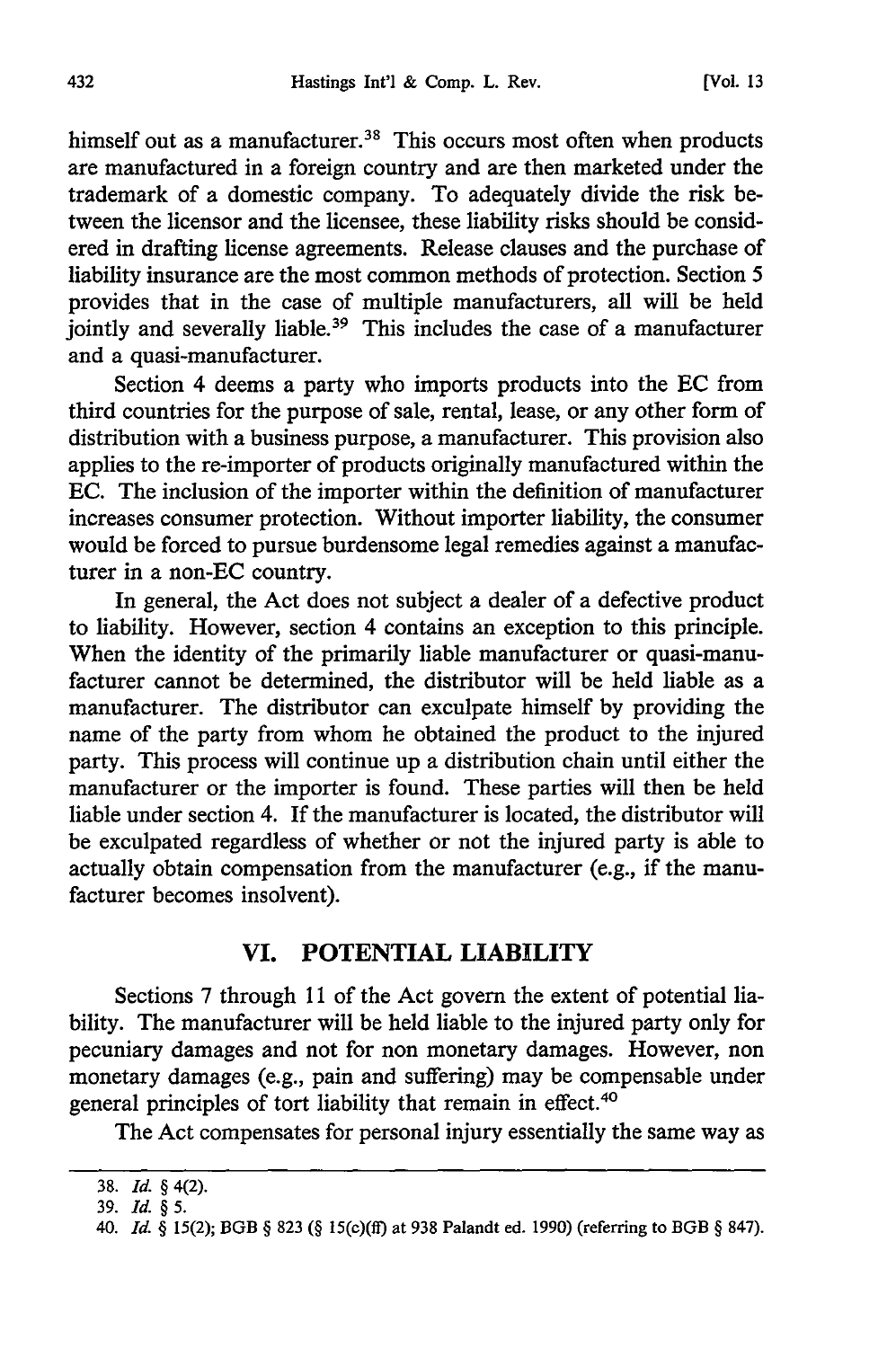prior law. The injured party may receive compensation for medical treatment as well as for monetary losses resulting from an inability or reduced ability to work.<sup>41</sup> As under the German Civil Code, compensation for future damages is made in the form of periodic payments.42 Under section 7 of the Act, the rights of legal dependents to compensation for the wrongful death of a party responsible for their support parallel the provisions of section 844 of the German Civil Code.<sup>43</sup>

Section 10 limits liability for personal injury to a maximum of 160 million marks, not including damage to property. This limit applies regardless of whether there has been a single major injury or a series of injuries.

The Act places no limit on liability for property damage. However, as already mentioned, compensation is only required for damage to objects used in the personal sphere. Damage to the defective product itself is not covered. In addition, the injured party must bear damages to property up to an amount of 1,125 marks. This deductible amount removes cases with only nominal damages from the scope of the Act. The injured party retains the right to sue under general tort principles for damages that fall under the minimum amount.<sup>44</sup>

#### VII. **STATUTE** OF LIMITATIONS

Right to compensation under the Act expires three years from the time the injured party discovered or should have discovered the damage, the defect, and the identity of the liable party. $45$  This is identical to the statute of limitations for general tort claims under section 852 of the German Civil Code.<sup>46</sup> However, in contrast to the German Civil Code, negligent failure to discover the damage, the defect, or the identity of the liable party can start the statute of limitations running under the Act. Under section 13, liability claims under the Act also expire ten years from the time the manufacturer placed the defective product on the market.47 This reduces the alternative limitations period of the German Civil Code from thirty to ten years.<sup>48</sup>

<sup>41.</sup> Act, *supra* note 2, § 8.

<sup>42.</sup> **BGB** § 843(1), *reprinted in* **THE GERMAN** CIVIL **CODE,** *supra* note 24, at 138.

<sup>43.</sup> Act, *supra* note 2, § 7; BGB § *844, reprinted in* **THE GERMAN** CIVIL **CODE,** *supra* note 24, at 138.

*<sup>44.</sup> See* Act, *supra* note 2, § 15(2).

<sup>45.</sup> *Id.* § 12(l).

<sup>46.</sup> BGB § 852(1), *reprinted in* THE **GERMAN** CIVIL **CODE,** *supra* note 24, at 139.

<sup>47.</sup> Act, *supra* note 2, **§.** 13(1).

<sup>48.</sup> BGB § 852, *reprinted in* **THE GERMAN CIVIL** CODE, *supra* note 24, at 139.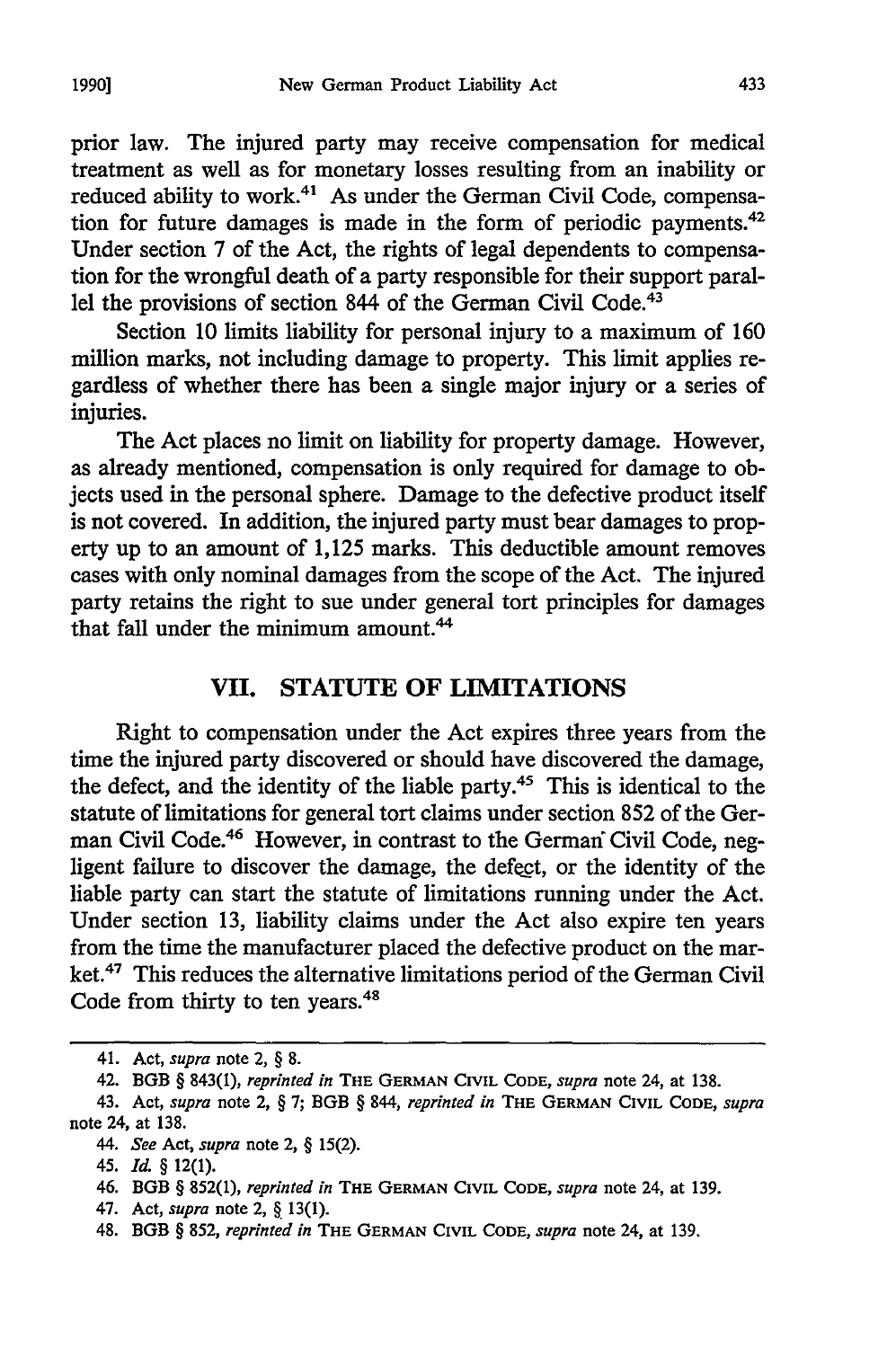#### [Vol. **13**

#### VIII. PRODUCT LIABILITY **INSURANCE**

In order to provide protection against product liability, particularly products belonging to a high risk group, it is advisable to obtain product liability insurance. Parties drafting agreements such as dealer contracts and license agreements should consider the need to fairly distribute the risks among the parties.

### **IX. THE STATUS OF PRODUCT LIABILITY THROUGHOUT EUROPE**

Article **19** of the **EC** Council Directive on Product Liability requires Member States to change their national laws **by** July **25,** 1988. 49 Most of the Member States did not meet this requirement. The situation in the individual countries is as follows:

**(1)** Great Britain implemented the Directive in part **1** of its Consumer Protection Act of **1987,** which governs product liability. This legislation entered into effect on March 1, 1988.<sup>50</sup>

(2) Italy implemented the Directive **by** a presidential decree on **July** 30, **1988. <sup>51</sup>**

(3) Greece implemented the Directive by a ministerial decree on July 30, 1988.<sup>52</sup>

(4) Luxembourg implemented the EC Directive in its law of April 21, 1989.<sup>53</sup>

(5) Denmark implemented the EC Directive by means of a law effective June 7,  $1989$ .<sup>54</sup>

(6) The Netherlands has drafted a law.15

(7) Belgium, France, Ireland, Portugal, and Spain each have preliminary drafts for product liability statutes.<sup>56</sup>

Outside the European Community, the situation is as follows: Aus-

<sup>49.</sup> Directive, *supra* note 1, art. 19, at 33.

<sup>50.</sup> Consumer Protection Act, 1987, ch. 43, *reprinted in* 39 HALSBURY'S STATUTES **188,** 190 (J. Bowman 4th ed. 1988).

<sup>51.</sup> Presidential Decree-Law No. 224, May 24, 1988, Gaz. Uff. No. 146, June 23, 1988.

<sup>52.</sup> Ministerial Regulation No. B7535/1077, Mar. 31, 1988, Government Gazette 230/B/ 22, Apr. 1988.

<sup>53.</sup> Law Concerning Civil Law Liability for Defective Products, Apr. 21, 1989, Journal Officiel du Grand-Duche de Luxembourg, A-No. 25, Apr. 28, 1989, at 522.

<sup>54.</sup> Law Concerning Product Liability, No. 371, June 7, 1989, Lovtidende A No. 371.

<sup>55.</sup> *See* Van Wassenaer von Catwijck, *Neuregelung der Produkthaftung in den Niederlanden,* **PRODUKTHAFrUNG** INTERNATIONAL [PHI] 48 (1988).

<sup>56.</sup> *See* Schubert, *Umsetzung der EG-Produkthaftungs-Richtlinie: eine Zwischenbilanz* (to be published in RECHT DER INTERNATIONALEN WIRTSCHAFr (1990)).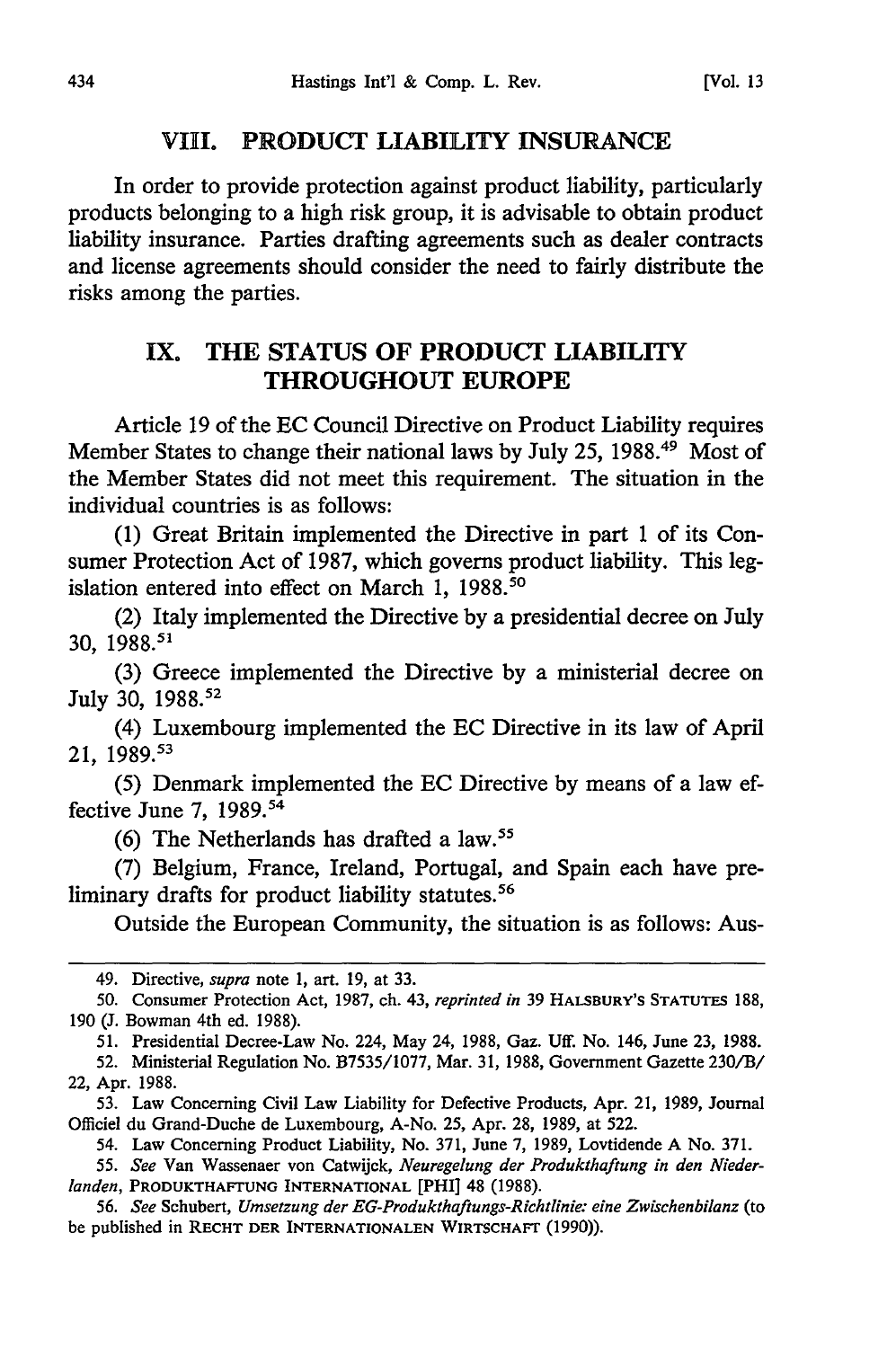tria adopted a federal statute similar to the EC Directive on January 21, 1988.<sup>57</sup> Norway adopted a new product liability statute on January 23, 1988.<sup>58</sup> Finland and Sweden have each drafted laws based in part on the EC Directive.<sup>59</sup>

#### X. CONCLUSION

The purpose of the new EC product liability law is to introduce the concept of strict liability into all of the Member States and to expand the range of liable parties. However, the goal of standardization pursued by the EC Directive has not yet been achieved. The Directive itself provides some options to the Member States to diverge from the provisions of the Directive. For example, under article 15 of the Directive, agricultural products prior to initial processing may be subjected to the rules of strict liability.<sup>60</sup> Article 15 also provides an option involving liability for development risks.<sup>61</sup> Here, the Member States are permitted to hold the manufacturer liable even if the science and technology available at the time of marketing were not capable of detecting the defect. $62$  Finally, the Act leaves the introduction of a liability limit of not less than 70 million European Currency Units (ECU) for personal injury to the discretion of the Member States.<sup>63</sup>

The Member States have made varying use of these options. The legal ramifications are that the extent of liability for a defective product will depend on where the claim is filed. In some cases, the courts of more than one country may have potential jurisdiction. A defendant manufacturer may generally be sued at the place of incorporation.<sup>64</sup> Under the Directive, a judgment may be enforced anywhere in the EC in accordance with article 5 of the European Convention of September 27, 1968, on Jurisdiction and Enforcement of Court Judgments in Civil and Commercial Matters.<sup>65</sup> In addition, the choice of forum continues to influence not only by the applicable substantive law, but also by differing

63. *Id.* art. 16(1), at 32.

**65.** 8 I.L.M. 229 (entered into **force Feb.** 1, 1973), *reprinted in* 1972 BGBI II **774.**

<sup>57. 99</sup> Federal Law Concerning Liability for a Defective Product, Jan. 21, 1988, Austrian Federal Gazette 99/1989.

<sup>58.</sup> Lov om Produktansvar [Product Liability Law], No. 104, Dec. 23, 1988, Norsk Lovtidend 1025.

<sup>59.</sup> *See* Schubert, *supra* note 56.

<sup>60.</sup> Directive, *supra* note 1, art. 15(l)(a), at 32.

<sup>61.</sup> *Id.* art. 15(1)(b), at 32.

<sup>62.</sup> *Id.*

<sup>64.</sup> **ZIVILPROZESSORDNUNG** [ZPO] § **17.**